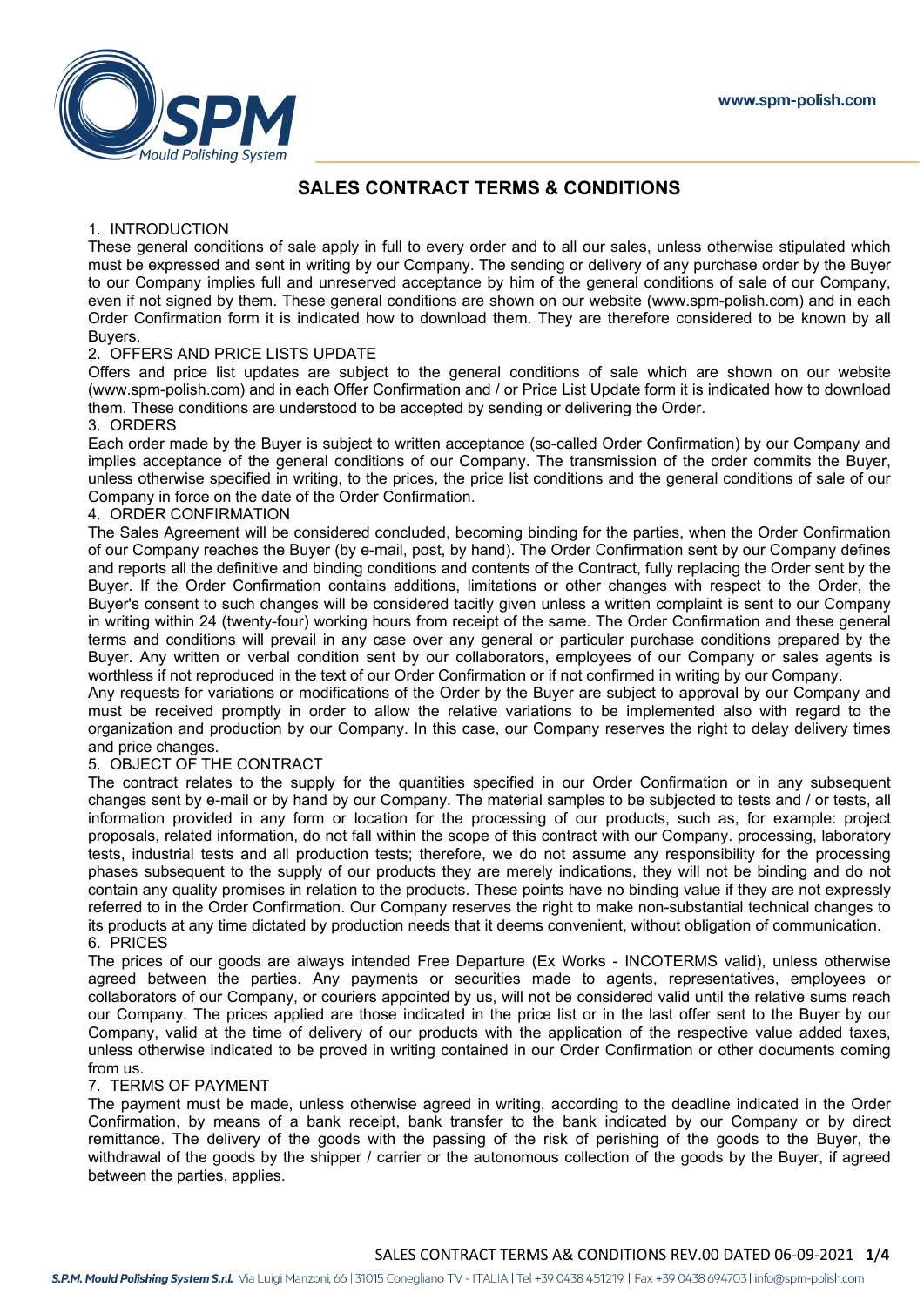www.spm-polish.com



### 8. LATE PAYMENTS

In the event of delayed, non-payment or partial payment by the Buyer, our Company reserves the right to immediately suspend the supply, and / or to terminate all existing contracts with the Buyer, even if not related to payment in question, without prejudice to the right to compensation for damage. In the event of delayed, nonpayment or partial payment, interest on arrears calculated in accordance with Legislative Decree n ° 231/2001 without the need for formal notice, and all credits will become immediately payable with forfeiture of the benefit of the term. No dispute for any non-fulfilment, nor any exception, nor legal actions of any kind may be raised or exercised by the Buyer unless after full payment of the price. No offsetting is allowed between the price due to our Company and any credits claimed by the Buyer. The Buyer is obliged to pay the full price even in the event of disputes by applying the "solve and repeat" clause.

#### 9. DELIVERY

Unless otherwise agreed, the supply of goods is understood to be Ex Works (EX Works - INCOTERMS valid). Our Company has the right to make partial supplies and / or split deliveries of the goods. The delivery terms indicated in the Order Confirmation are not essential terms, unless otherwise agreed in writing. Force majeure (industrial disputes and any other circumstances beyond the seller's control such as fires, wars, floods, droughts, strikes, breakdowns and breakdowns in production plants, massive military mobilizations, revolutions, confiscations, embargoes, road blocks, delays o defects in the deliveries of subcontractors due to any circumstance referring to this clause) or other exceptional or unforeseeable circumstances that occur in relation to our Company or our suppliers (such as, but not limited to, production delays, non-conformity of the product with respect to the technical data sheet detected following specific analyses at accredited laboratories etc.) suspend the terms for delivery, without any responsibility for our Company. Our Company will not be held responsible for delayed / non-delivery due to force majeure or other exceptional or unforeseeable circumstances that occur to our Company or our suppliers that may occur during the manufacturing / processing process or during loading and / or transport. If there is a delay in the delivery of the goods exceeding 30 (thirty) days, which does not depend on force majeure or other unforeseeable events, the Purchaser is obliged to contest this delay in writing to our Company, which will have a term of further 30 (thirty) days to make the delivery. No right to compensation for damage will be granted to the Buyer. In the event of split deliveries, the preceding provisions apply. Our Company is not liable for damages from early or late delivery, total or partial.

#### 10.RISK OF PERISHING OF THE GOODS

The risk of perishing or ruining of the goods passes to the buyer at the latest when the same goods leave the factories of our Company or upon delivery to the shipper / carrier or to the same Buyer who collects the goods supplied. Following the passage of risks, our Company is not liable for the loss or damage of the goods. In case of delay by the Purchaser in taking delivery of the goods, the risk, if it has not already passed to the Purchaser pursuant to the previous paragraph, will be transmitted to the same on the expected delivery date. Our Company guarantees the shelf-life of the product on the basis of the delivery provided in our Order Confirmation. Any delivery delay due to independent collection by the Buyer or his agents cannot generate complaints from the Buyer. The Purchaser is obliged to pay the full price in case of damage or perishing of the goods after the transfer of risks to the same.

#### 11.CHECKS

The Purchaser is obliged to verify the conformity of the goods and the absence of defects within 8 (eight) days of receipt, and in any case before carrying out any additional processing on the same. Any disputes will be considered valid only if communicated in writing by certified e-mail within 8 (eight) days of receipt of the goods. Any hidden defects must be reported in writing, by certified email within 8 (eight) days of discovery. Any complaints must be detailed and specific, indicate exactly the defects found and, at the request of our Company, must also include the return of the defective product at the expense of the Purchaser in order to allow for the necessary checks. 12.WARRANTIES

#### Our Company guarantees the conformity of the products: by conformity of the products, we mean that they correspond in quality and type to what is established in the contract and technical data sheet in course of validity and that they are free from defects that may make them unsuitable for the use for which they are destined. The samples, the information contained in the brochures or the information resulting from other advertising material are not binding and do not contain any quality promises in relation to the products. Our Company assumes no responsibility for the compliance of the product with the legislation of foreign countries where the product will be used or intended, regarding any special uses, regarding the uses usually envisaged in the countries of destination.

Regarding quantities, the Purchaser acknowledges that our Company accepts supply quantities determined by the minimum production quantities in the case of orders referring to products not available in stock and to whole multiples of the sales units as regards the materials managed in the warehouse.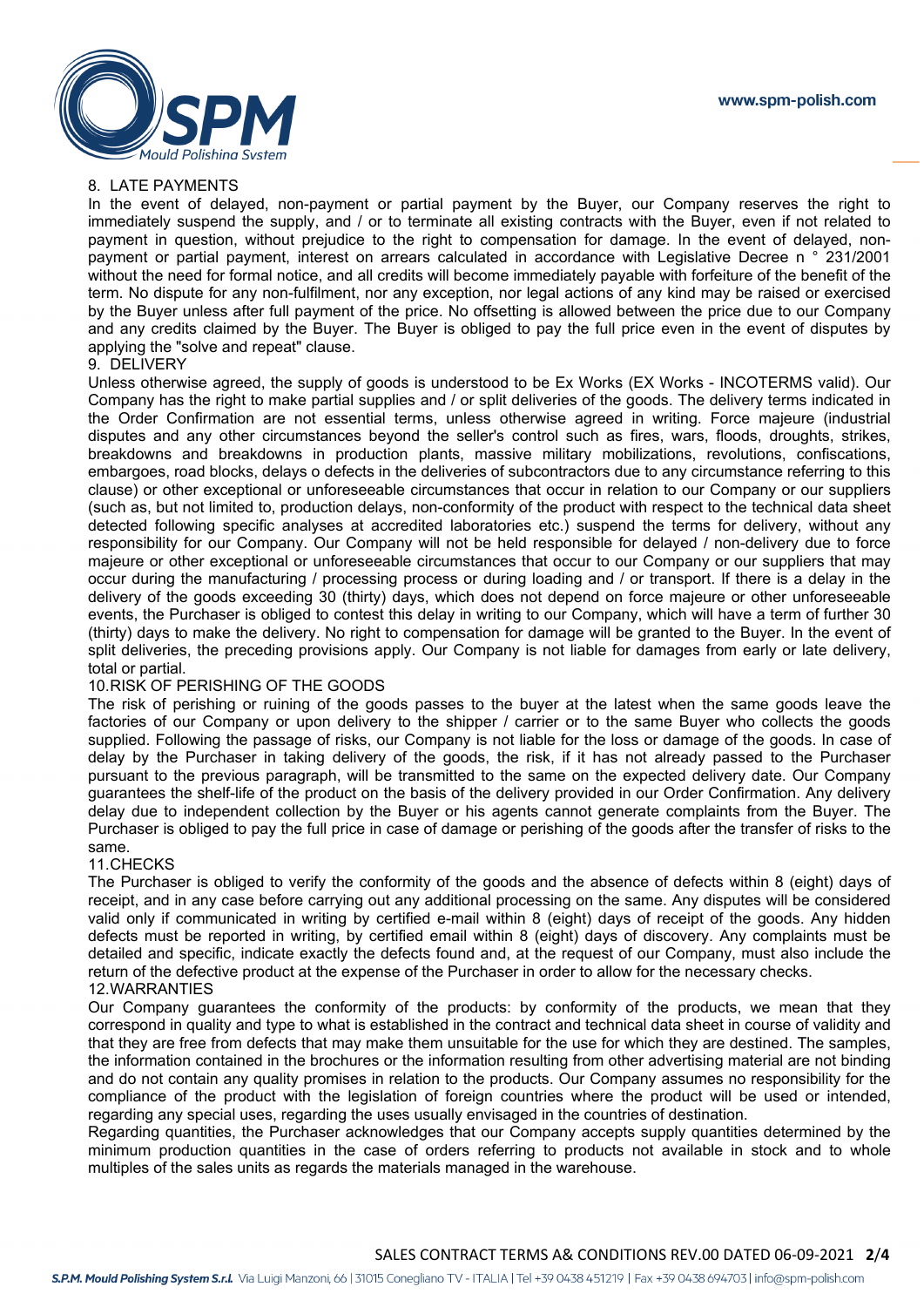

The guarantee of conformity does not apply in the event of incorrect use by the Purchaser. It will be the Buyer's responsibility to provide our Company with proof that it has been used correctly. The warranty does not extend to defects that are attributable to requests from the Purchaser, requests from third-party companies appointed by the same, subsequent processing and / or other causes that are not the subject of our supply. In general, in no case will our Company be liable for lack of conformity that have their cause in a fact subsequent to the transfer of risks to the Buyer pursuant to Art. n ° 10

#### 13.CONTENTS OF THE WARRANTY

In the event of a dispute of defects within the terms and in the manner referred to in Paragraph 11, our Company will carry out a verification of the disputed product as soon as it is sent to our factory at the expense of the Purchaser. In the event that the disputed defects or faults will be accepted by our Company, we will replace the supply of products of the same type and quantity as those found to be non-compliant based on the availability of the product.

Before replacing the goods, the Purchaser must return the defective goods to us, agreeing with our Company regarding the destination of the claimed goods.

The replacement refers only to the damaged / claimed quantity and not to the entire lot. No compensation for damages is due, in particular the Buyer will not be able to make other claims for damages, price reduction or termination of the contract.

In case of goods damaged during transport: only the goods transported by couriers appointed by our Company will be reimbursed and only if the damage is properly reported on the transport documents / CMR / payslips / computer systems (such as handhelds) in use by the Transporter.

In no case our Company is liable for indirect or consequential damages, for damages from lack of or reduced production even with respect to already agreed delivery terms.

#### 14.PROHIBITION OF ASSIGNMENT

This contract and the rights deriving from it may not, in whole or in part, be transferred by the Buyer, without the written consent of our Company. The Seller has the right to assign to third parties the credit right arising from the Order Confirmation - sales contract towards the Buyer.

#### 15. FORM, EXCLUSIVITY AND NULLITY

Any modification to this contract will not be valid unless made in writing and approved by our Company. Any nullity of any of the clauses provided for in this contract will not result in the nullity of the entire contract, which will be integrated and interpreted in its entirety.

#### 16. RESOLUTION

Our Company may terminate this contract, without notice, by means of a declaration of its will to terminate, communicated in writing to the Purchasing Company by PEC or email upon the occurrence of one of the following events which constitute express termination clauses pursuant to art. 1456 Civil Code:

1. Failure to pay, partial or total, of the amount due by the Purchasing Company according to the times and methods provided for in this contract, unless our Company makes use of the right to request the fulfilment of the contract, in any case with payment of the amount established in this contract, and after redetermination of the terms of the distributed deliveries, in addition to compensation for damage;

2. In the event of bankruptcy of the Purchasing company or in the event that the same is subjected to insolvency proceedings;

3. In the event of the bankruptcy of our Suppliers of the goods covered by the Order Confirmation by the Purchaser.

#### 1. APPLICABLE LAW

For anything not expressly provided for in these general conditions, Italian law and Articles 1470 et seq. Apply. Of the Italian Civil Code.

#### 2. JURISDICTION

For all disputes that may arise in relation to the existence, validity, interpretation, execution and termination of this contract, the Treviso court will have exclusive jurisdiction.

#### 3. COMMUNICATIONS

All communications regarding this contract must be made in writing, and will be considered validly made if sent by certified email, email to the following address: S.P.M. Mould Polishing System s.r.l. - Via Luigi Manzoni, 66 - 31015 Conegliano (TV); amministrazione@pec.spm-polish.it;

#### 4. PRIVACY

Pursuant to Legislative Decree no.196 of 30.06.2003 and subsequent, both companies declare that they have received information, and authorize as of now any treatment as well as communication and dissemination of data, even sensitive, necessary for the conclusion of this contract of supply. Both parties also undertake to provide at their own expense for any fulfilment of the aforementioned legislative decree for third parties within their competence which, in the course of the contractual relationship in question, should become necessary for the performance of the assignment received.